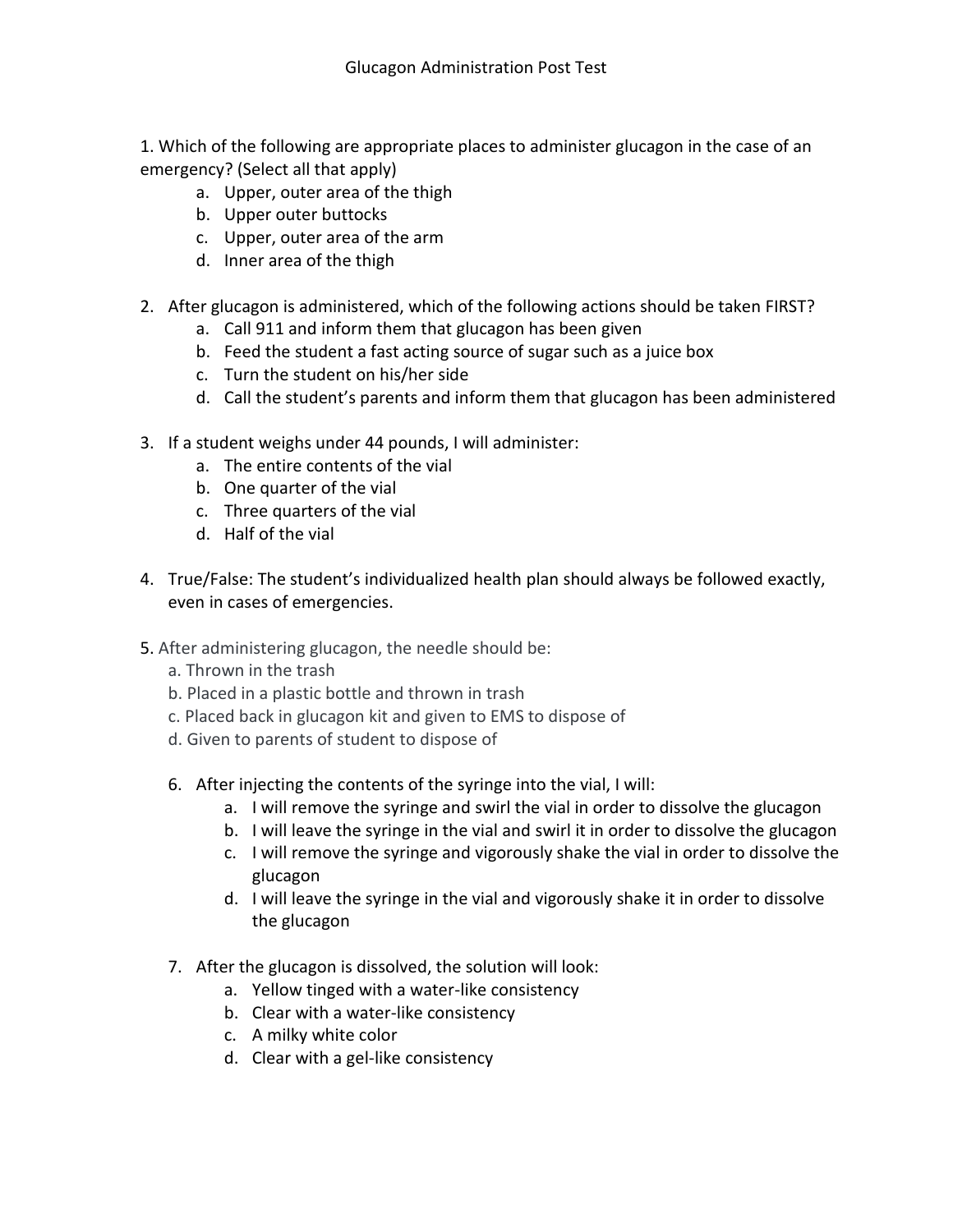## **Answer Key**

1. Which of the following are appropriate places to administer glucagon in the case of an emergency? (Select all that apply)

- **e. Upper, outer area of the thigh**
- **f. Buttocks**
- **g. Upper, outer area of the arm**
- h. Inner area of the thigh
- 2. After glucagon is administered, which of the following actions should be taken FIRST?
	- a. Call 911 and inform them that glucagon has been given
	- b. Feed the student a fast acting source of sugar such as a juice box
	- **c. Turn the student on his/her side**
	- d. Call the student's parents and inform them that glucagon has been administered
- 3. If a student weighs under 44 pounds, I will administer:
	- a. The entire contents of the vial
	- b. One quarter of the vial
	- c. Three quarters of the vial
	- **d. Half of the vial**
- 4. **True**/False: The student's individualized health plan should always be followed exactly, even in cases of emergencies.
- 5. After administering glucagon, the needle should be:
	- a. Thrown in the trash
	- b. Placed in a plastic bottle and thrown in trash
	- **c. Placed back in glucagon kit and given to EMS to dispose of**
	- d. Given to parents of student to dispose of
- 6. After injecting the contents of the syringe into the vial, I will:
	- a. I will remove the syringe and swirl the vial in order to dissolve the glucagon
	- **b. I will leave the syringe in the vial and swirl it in order to dissolve the glucagon**
	- c. I will remove the syringe and vigorously shake the vial in order to dissolve the glucagon
	- d. I will leave the syringe in the vial and vigorously shake it in order to dissolve the glucagon
- 7. After the glucagon is dissolved, the solution will look:
	- a. Yellow tinged with a water-like consistency
	- **b. Clear with a water-like consistency**
	- c. A milky white color